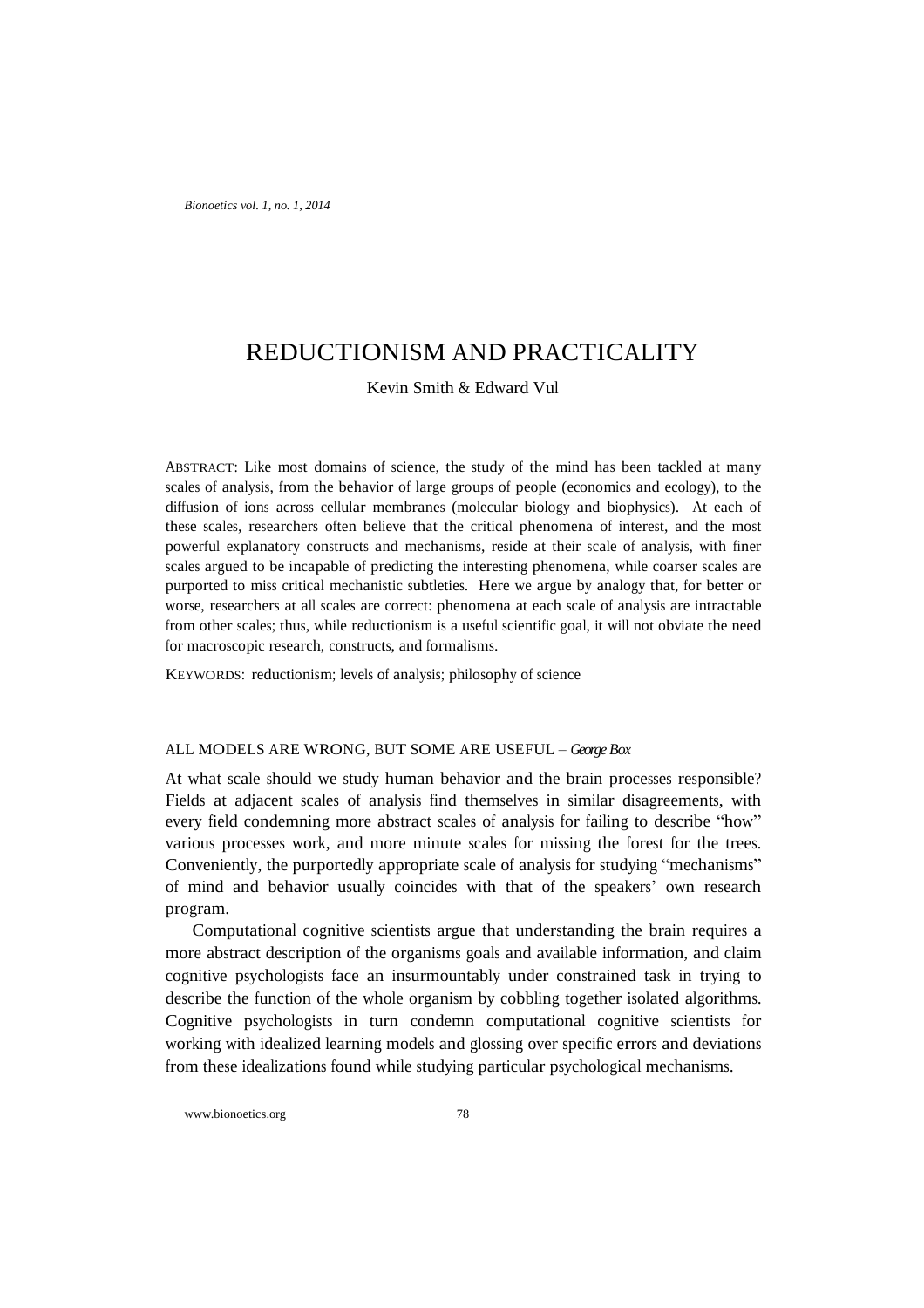Cognitive psychologists assert that constraining processes and algorithms from neurological systems discovered through imaging data would be impossibly complex, while cognitive neuroscientists point out that the constructs that cognitive psychologists study cannot identify the neural mechanisms that necessarily underlie those processes.

Cognitive neuroscientists themselves argue that characterizing the aggregate function of a brain area from the behavior of individual cells is hopelessly difficult, while electrophysiologists contend that cognitive neuroscientists merely show which areas are active, and cannot characterize the circuitry and mechanisms within those areas.

Electrophysiologists in turn believe that studying the function of a cell based on its connections with its neighbors would be problematic to accomplish, while connectomicists argue that the connections among neurons are the mechanisms of brain function.

Connectomicists assert that studying neural connections in terms of the molecular processes of synaptic formation is irreducibly complex, while cellular and molecular neuroscientists contend that understanding these connections requires studying the formation and maintenance of synapses at the molecular level.

There is a common thread throughout all of the across-level disputes: the higher scale of analysis (greater abstraction) maintains that extracting their phenomena of interest from lower scales of analysis is impractical and hopeless, while the lower scales (less abstraction) insist that the constructs used as explanatory mechanisms at the higher scales simply do not exist when scrutinized, and conceal much more complicated and varied, smaller scale phenomena.

Who is right? Here we contend that both sides of these many arguments are correct, and that reductionism, while a useful scientific goal, will not eliminate the need for the more abstract scales of analysis.

# HOW?

What does it mean to answer a "how" question? *How* do people learn? *How* do we speak? *How* do we emote? Locomote? See? Researchers in many subfields of behavioral, cognitive, and neural sciences, all purport to be studying the "mechanisms" of behavior that answer these how questions. Unfortunately, one scientist's mechanism, is merely a *phenomenon* in need of a mechanism to another. Thus, while one researcher may consider their explanations to be satisfying answers to how questions, to others that explanation itself needs to be explained to answer "how".

Not only do the basic units and phenomena differ across scales, but these scales are also conducive to different formalisms: when describing the behavior of groups of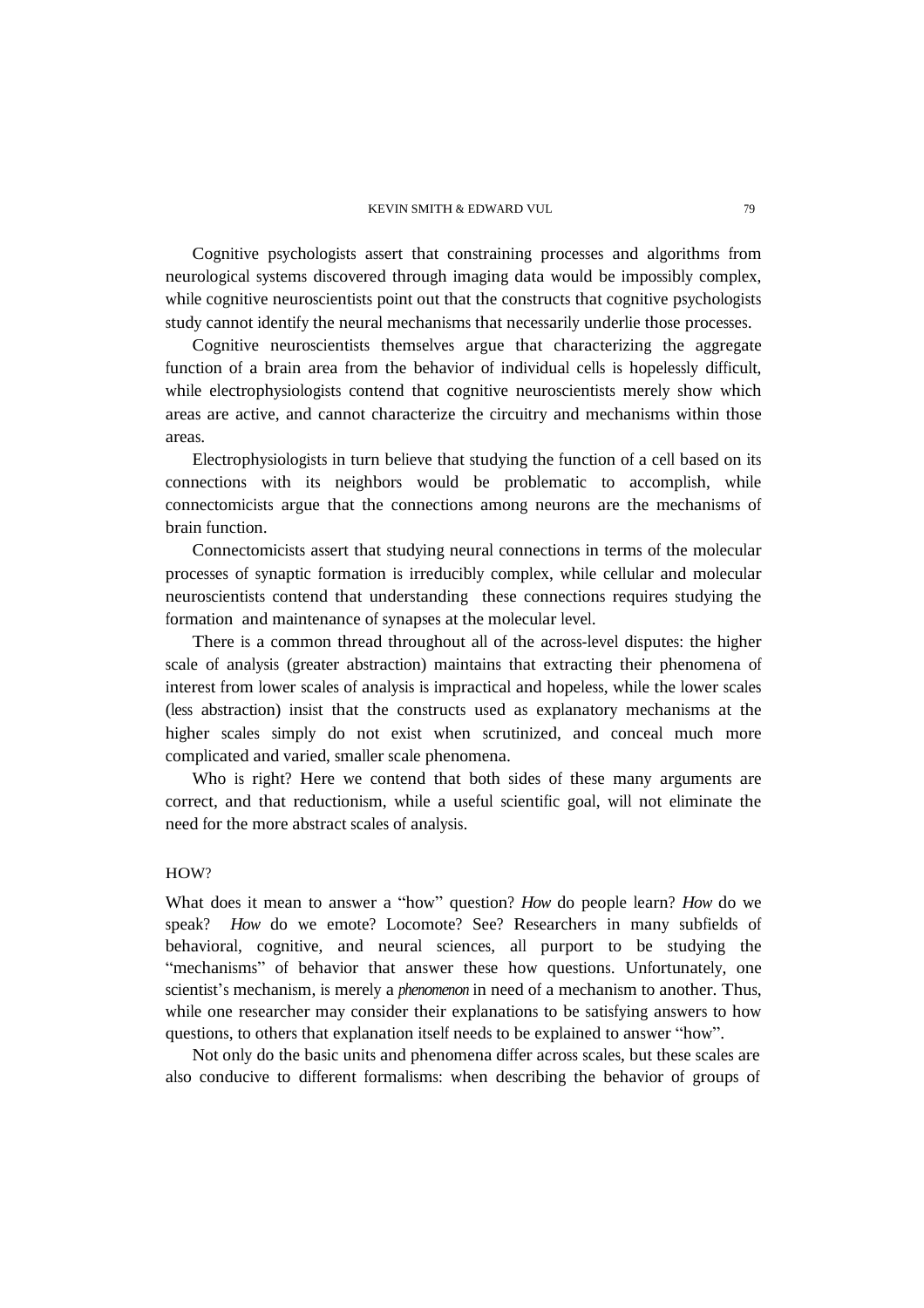#### BIONOETICS 80

individuals, microeconomics offers elegant equations for the interactions of supply, demand, and price, but cannot describe how a single individual will react to economic changes. When studying the behavior of individuals, formalisms at Marr's computational level (e.g., Bayesian statistics) can specify our goals, available information, and prior knowledge we use make inferences and choose actions, but then we are agnostic to the process the mind uses to carry out this information processing. When studying the microstructure of behavior, such as variations in response times, constraints on memory, and processing speed, we must describe human cognition at the algorithmic level using the language of computer science, describing how people represent data, and what procedures operate over these representations to make the required computations. If we focus on the scale of neuronal ensembles, we would instead adopt the language of electrical engineering, and talk about the neural signals, systems, and circuits that are the physiological instantiations of the algorithmic description. We could reduce further to the level of biochemistry, where we describe the individual neurotransmitters, ion channels, and chemical gradients that allow neurons to pass information between one another and generate action potentials. Of course, we needn't stop there, since those individual neurotransmitter molecules and ions are comprised of atoms and subatomic particles.

So, how do we decide at which scale of analysis, or level of abstraction to operate? Before offering an answer, let's consider an engineered system, where we (well, maybe not us specifically – but someone) can characterize the system at all relevant scales.

# SCALES OF A SMARTPHONE

"How" does my smartphone correct my typos? As in the case for the how questions about human behavior, we can answer this at many scales of analysis, and the appropriate scale depends crucially on the question we are asking.

*What will my typo be replaced with?* At the information scale of analysis, the phone has access to a dictionary of acceptable words, and has some distance metric between two strings (a distance metric based on likely data entry errors made on a qwerty keyboard). Based on this distance metric, the phone can identify which dictionary words are closest to the entered string, and thus suggest replacements (perhaps weighting the distance metric by the probability of a given word within the context of other words). The dictionary and distance metric determine which words will be the top suggestions for a given string.

*How fast will it make the correction?* At the algorithmic scale of analysis, the phone has particular search algorithms that it uses to pick out candidate subsets of words from the dictionary, and to compute the distance between a string and those candidate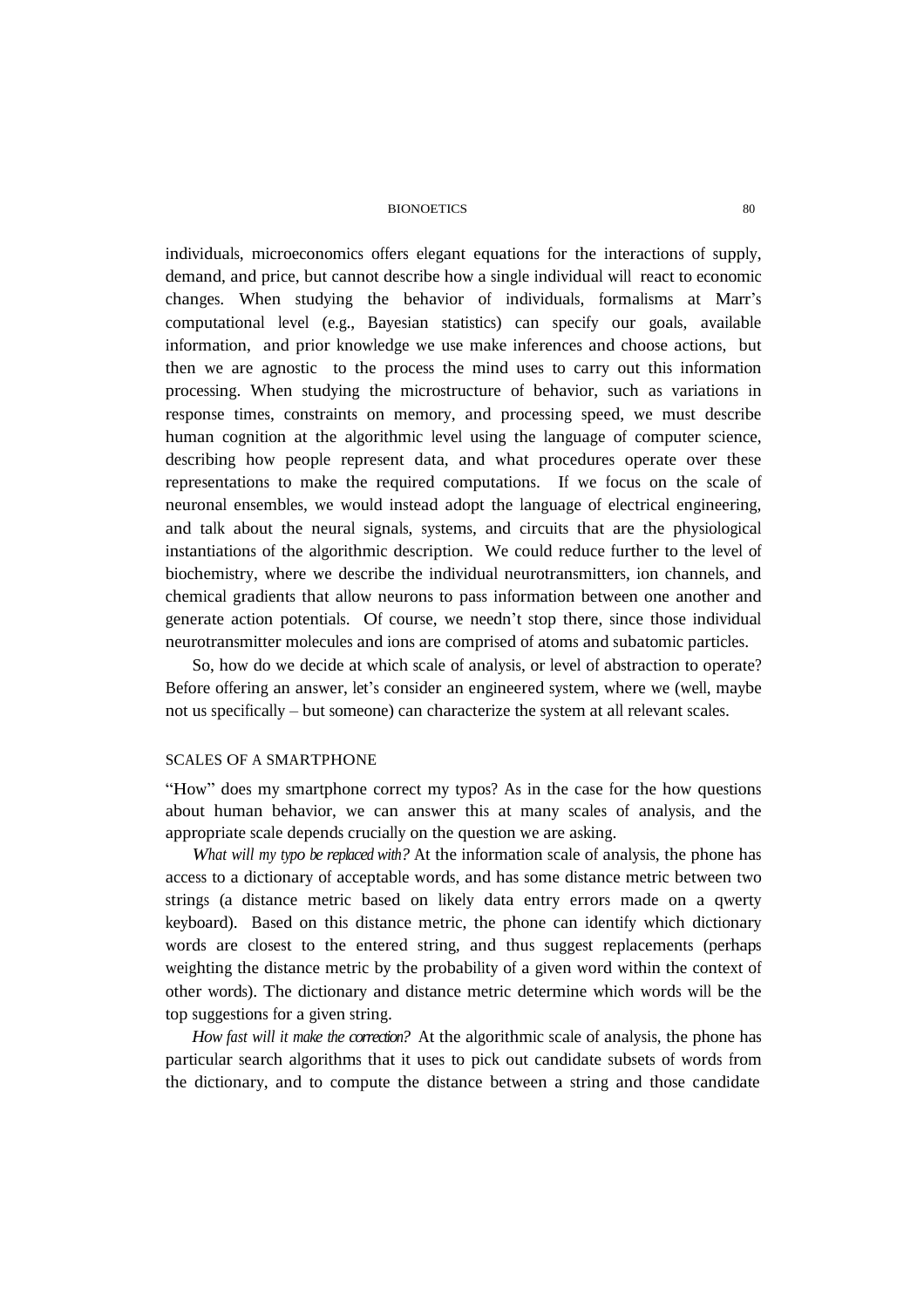words. These algorithms (instantiated in machine code) determine how much memory and relative CPU time it will take to produce candidate corrections for various strings.

*What happens if the phone breaks?* At the scale of circuitry, we may specify the locations and arrangement of micro transistors in the phone, its flash memory store, and where on that array the dictionary is stored, the architecture of the CPU, and how it is connected to the display, etc. At this level of description, we might be able to indicate what parts of the spell-correction process would break if we were to snip some circuitry within the phone.

*How much energy does this process use?* At the scale of materials, we might specify the conductive properties of the circuitry connecting memory stores and comprising the CPU architecture, as well as the chemical properties of the battery providing the energy required for the system to operate at all. At this scale of analysis, we might be able to predict why spell-checking drains more battery power when the weather is cold, or why the phone gets warm when we ask it to do lots of spell-checking at once.

Each of these questions is best suited to a different level of analysis. It would be wildly impractical to reason out the abstract distance metric and contents of the dictionary from machine code, and determining it from bare circuitry, while theoretically possible, would be hopeless in practice. Conversely, an understanding the distance metric and algorithm simply offers no language to express material or circuit properties that could describe phenomena at that scale.

In short, each scale of analysis, or level of abstraction, is useful – the more abstract scales allow us to predict higher order phenomena without simulating intractably complicated systems; the less abstract levels of description allow us to capture phenomena that may be inexpressible at greater abstractions. We believe that restricting the study of the brain to a single "correct" level of analysis would be akin to restricting a smartphone designer to hiring only materials scientists or electrical engineers or software developers – each provides solutions to different sets of problems, and a smartphone could not be fully understood, much less developed, without input at all levels of analysis.

# SCALES OF A MEMORY SYSTEM

"How" do we remember things? Unlike the smartphone example, we do not know how the brain works, so we do not have a roadmap that segments levels of analysis and defines how they connect. Nonetheless, different questions lend themselves more readily to different levels of analysis, as demonstrated by successes in memory research: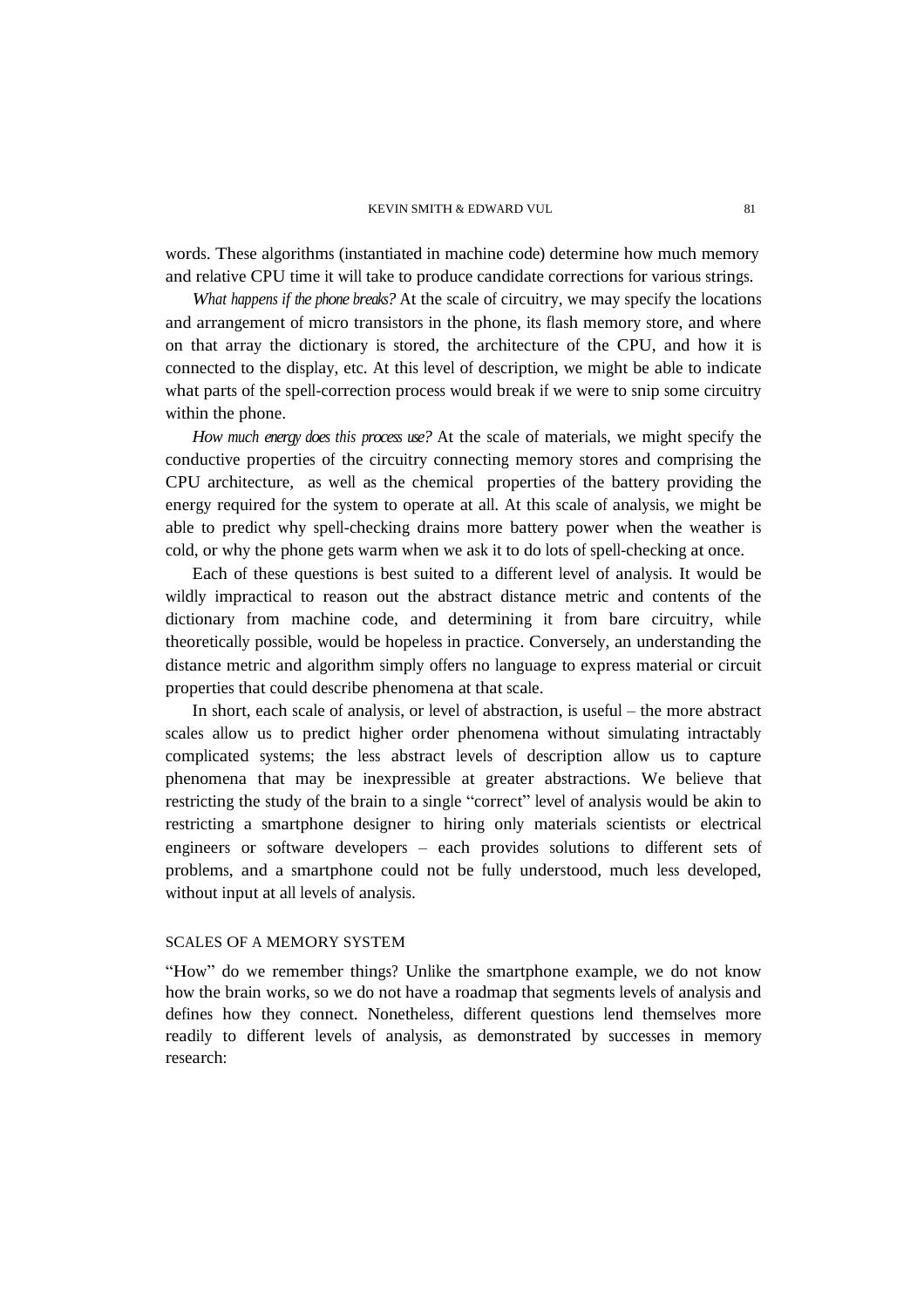#### **BIONOETICS**

*What will we recall if cued with a particular item?* Just like studying a spell-check process, this question requires us to know the contents of memory (the 'dictionary') and the process by which items are queried. Researchers have been investigating how the query process works, including how combinations of cues and context might influence recall (Polyn, Norman, & Kahana, 2009) or how we search through our stored memories to find close associations to a cue (Abbott, Austerweil, & Griffiths, 2012). These theories are intentionally agnostic to the biological bases of memory: knowing where in the brain memories are stored or the biochemical reactions that lead to neural changes will not describe the retrieval process adequately.

*How should we provide information in a classroom to increase learning?* If we want to apply psychological research to education, then we must focus on the process by which new information is stored in memory and old information is forgotten. Here researchers investigate the optimal timing and method of presenting and testing material in order to ensure students learn and retain information (Roher & Pashler, 2010). Knowing how the mind stores and queries information can constrain these processes, but even a perfect knowledge of this cannot predict the time profile of adding information to these stores. Similarly, this learning is achieved through a complex process that takes perceptual information, processes it, and stores it; knowing the biological bases of this process would knowing the biological bases of this process would in theory allow us to replicate this time course, but would require significantly more computation to provide us with the same answer.

*What brain areas should be spared during surgery to avoid memory deficits?* If we want to know where in the brain memories are processed and stored, our cognitive theories of the storage and retrieval of memory are uninformative – instead we must study the biological bases and memory circuits involved in this processing. For instance, we may rely on decades of research from patient studies (Scoville & Milner, 1957) and brain activity patterns (Smith, Wixted, & Squire, 2011) that have suggested that the hippocampus is required for forming new memories.

*What drugs might promote better memory?* At this level, even knowing the brain areas and circuits underlying memory will provide little help. Instead, we need to understand the biochemical bases beneath these brain regions: what pharmacological agents, introduced at what time, might increase long-term potentiation (Stella, Schweitzer, & Piomelli, 1997), inhibit synaptic degradation (Pak & Sheng, 2003), and otherwise modulate the synaptic changes that underlie learning and memory (Davis & Squire, 1984)?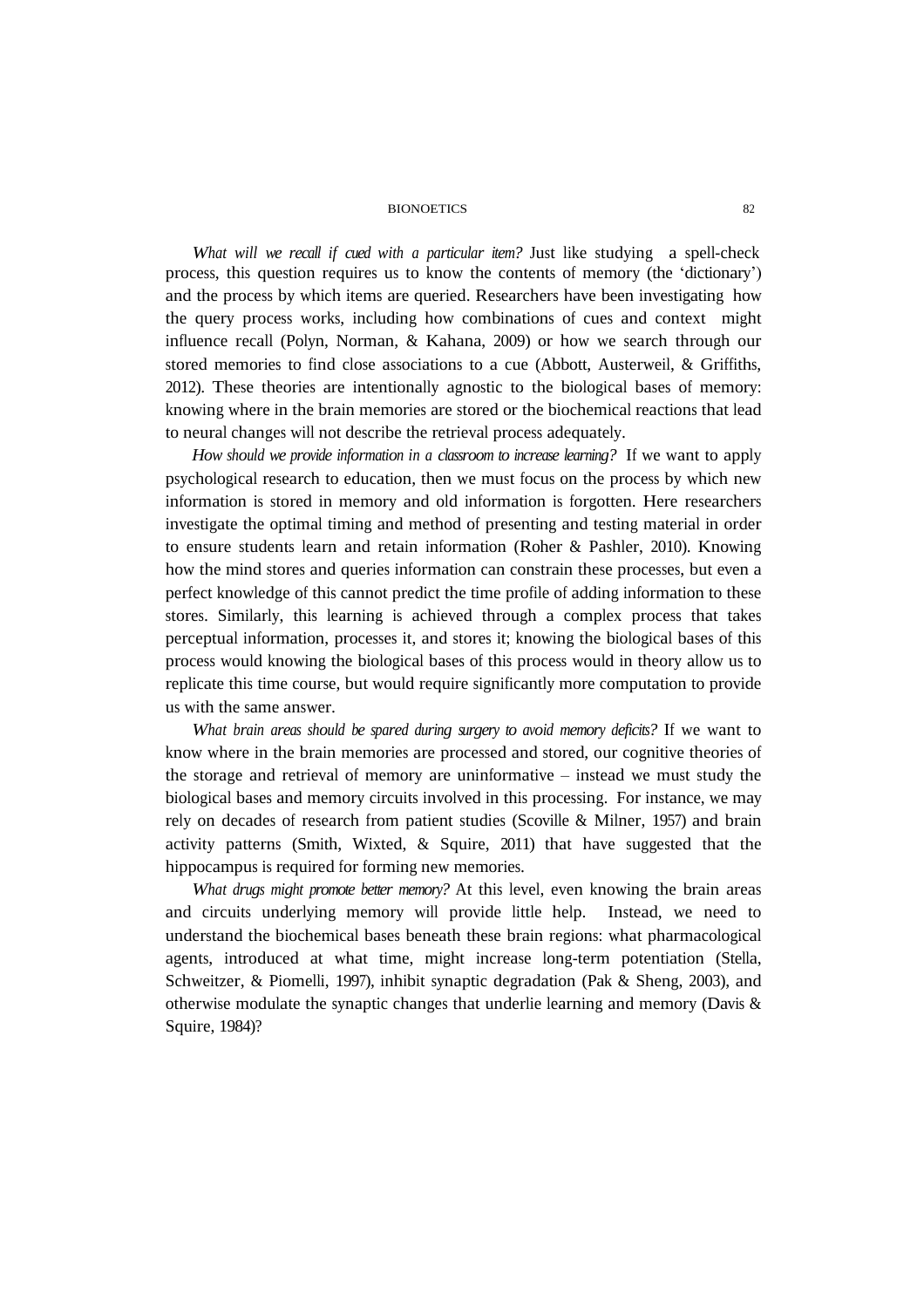#### KEVIN SMITH & EDWARD VUL 83

## TRADEOFFS IN SCALES OF ANALYSIS, AND REDUCTIONISM

Even if we consider physics—a model of reductionist success—we find that although we can reduce macroscopic constructs to their microscopic mechanisms, all the way down to subatomic particles, we do not throw out the formalisms at the more abstract levels. When dealing with a higher order abstraction (like classical mechanics), we will fail to account for some subtleties that would be captured at a finer scale (quantum interactions), which could end up playing an important role in the phenomenon of interest. When dealing with lower abstractions (such as particle physics), we face a vast computational challenge when trying to describe higher-order phenomena (like how a ball will bounce). Thus, physical models at different levels of abstraction have proved to be more or less useful depending on the phenomenon of interest, so different abstractions are emphasized in astrophysics, mechanical engineering, electrical engineering, and quantum computing. Climate and meteorology models do not attempt to predict weather from individual quantum particles, because it would be a futile computational endeavor; they do not even consider the behavior of individual particles, or the statistical mechanics of groups of particles – instead they adopt volumetric analyses of the temperature and pressure of kilometer, or hundreds-ofkilometers scale regions of the atmosphere.

Yet despite the large numbers of scales and models used in modern physics, reductionism has been a necessary part of the research enterprise – higher level models can place constraints on lower levels, and lower level models can provide additional insight into higher level. Quantum mechanics, for instance, would have never been accepted as a theory had it not scaled up to classical mechanics on a macroscopic level. Conversely, findings from quantum mechanics have led us to understand superconductivity, which has lent itself to many novel uses in electrical engineering.

Reductionism must hold a similar place in the study of the brain. We are reassured of our scientific models at higher levels of abstraction (like trichromacy – the theory that human color vision is three dimensional) when those models may be derived from properties at lower orders of abstraction (the existence of three cone types). Similarly, we are reassured that we are measuring relevant properties of complexly interacting elements (like receptive field size of V1 cells) when those properties can be simplified to abstractions about the important behaviors of the system as a whole (cortical magnification and the falloff of acuity with eccentricity). Thus, connecting two scales of analysis validates models at both levels of abstraction, so there is a scientific demand for a single unified model of human behavior, cognition, and neuroscience by reducing cognitive theories to their biological underpinnings. However, even when the levels of abstraction are united, such that theoretical constructs at higher levels of abstractions may be reduced to their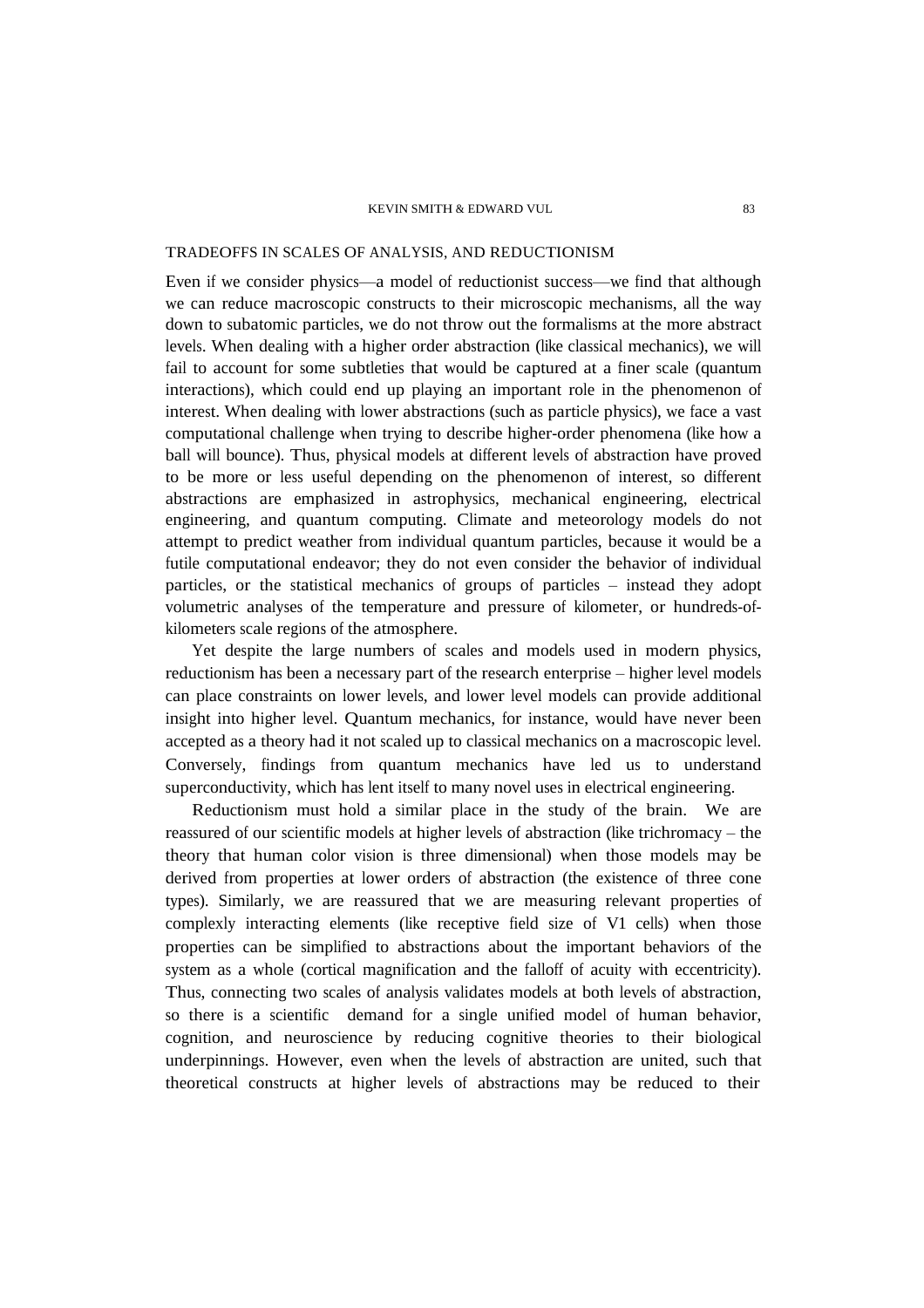#### BIONOETICS 84

mechanisms at finer scales throughout the full hierarchy of analysis, we should not expect that one level of description will emerge as the most fundamental, useful, or practical.

# CLOSING

When studying human behavior, we face a salient problem: we really have very little idea of how it all works, at any scale. The models and theories we work with at various scales of analysis are our best current approximations – subject to infinite revision and refinement, happening weekly. So, at this point it may not be obvious what a final understanding of human behavior will look like. Self-interested researchers often anticipate that the final, fundamental description of the "mechanisms" of behavior will be cast at their level of analysis. However, if we are to take any lessons from physics and engineering, we should note that is not what happens in these fields that have succeeded in characterizing their domains of interest – these disciplines yield multiple characterizations at multiple scales of analysis, with the abstract constructs at higher levels of description reducing to the interaction of less abstract constructs at lower levels of description. Moreover, even once such a chain of reductionism has been completed throughout all scales, we do not see that one level of abstraction dominates in its utility, or practical application: we aim to predict and manipulate phenomena at many different scales, and to do so, we must use an appropriate level of abstraction for each. Using too microscopic a scale of analysis yields intractable computational problems, and using too macroscopic a scale of analysis misses critical details of the phenomena of interest. We should expect the same reliance on all scales of analysis when we have figured out how to predict and manipulate human behavior.

> Department of Psychology University of California San Diego Address correspondence to evul@ucsd.edu

## BIBLIOGRAPHY

- Abbott, J. T., Austerweil, J. L., & Griffiths, T. L. (2012). Human memory search as a random walk in a semantic network [Journal Article]. *Advances in Neural Information Processing System*s, 3050-3058.
- Davis, H. P., & Squire, L. R. (1984). Protein synthesis and memory: A review [Journal Article]. *Psychological Bulletin*, 96(3), 518-559.